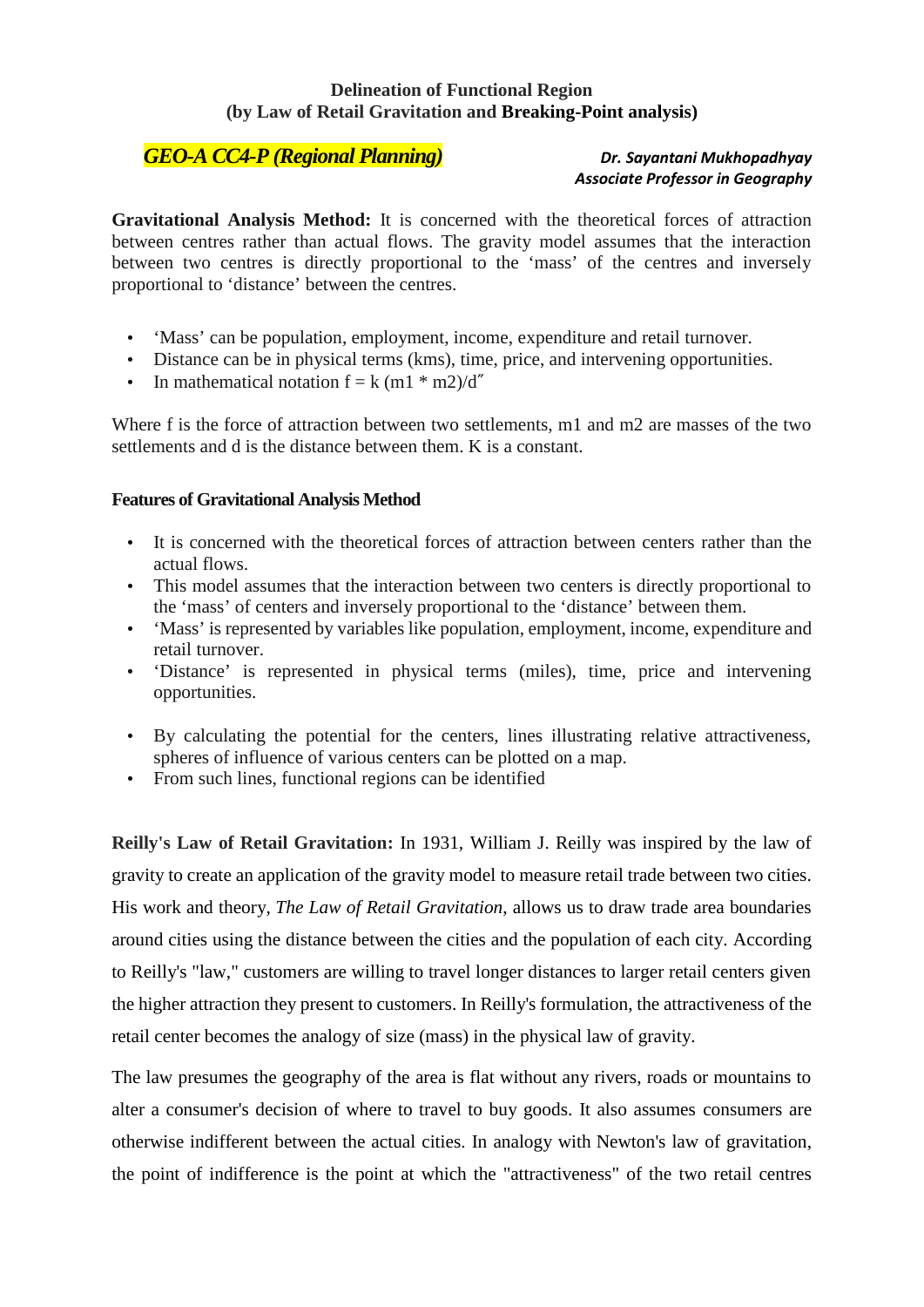(postulated to be proportional to their size and inversely proportional to the square of the distance to them) is equal:

**History of the Theory**: Reilly realized that the larger a city, the larger a trade area it would have and thus it would draw from a larger hinterland around the city. Two cities of equal size have a trade area boundary midway between the two cities. When cities are of unequal size, the boundary lies closer to the smaller city, giving the larger city a larger trade area. Reilly called the boundary between two trade areas the breaking point (BP). On that line, exactly half the population shops at either of the two cities. The formula is used between two cities to find the BP between the two. The distance between the two cities is divided by one plus the result of dividing the population of city B by the population of city A. The resulting BP is the distance from city A to the 50% boundary of the trade area.One can determine the complete trade area of a city by determining the BP between multiple cities or centers. Of course, Reilly's law presumes that the cities are on a flat plain without any rivers, freeways, political boundaries, consumer preferences, or mountains to modify an individual's progress toward a city.



**P.D. Converse's Breaking-Point analysis**: Reilly's Law has several limitations. Perhaps the most significant of these is the use of population as a "surrogate measure of the number and quality of retail stores" in a trade area (Sheth, Gardner, and Garrett 1988). Yet no one would make a serious attempt to extend, revise, or refute Reilly's original work until P.D. Converse in 1949. Converse's New Law and the Breaking-Point Model. P.D. Converse took Reilly's idea of the breaking-point and expanded it. In a concisely written article for the Journal of Marketing, Converse first introduces a formula for determining "the boundaries of a trading center's trade area" (1949, p. 379):

Breaking Point, miles from B =

\n
$$
\frac{Miles between A and B}{1 + \sqrt{Population of A}}
$$
\n
$$
\frac{Population of A}{Population of B.}
$$

The Breaking-Point Model and the revision to Reilly's Law provides the platform for Converse's "New Law of Retail Gravitation" (1949). Converse defines his New Law in the